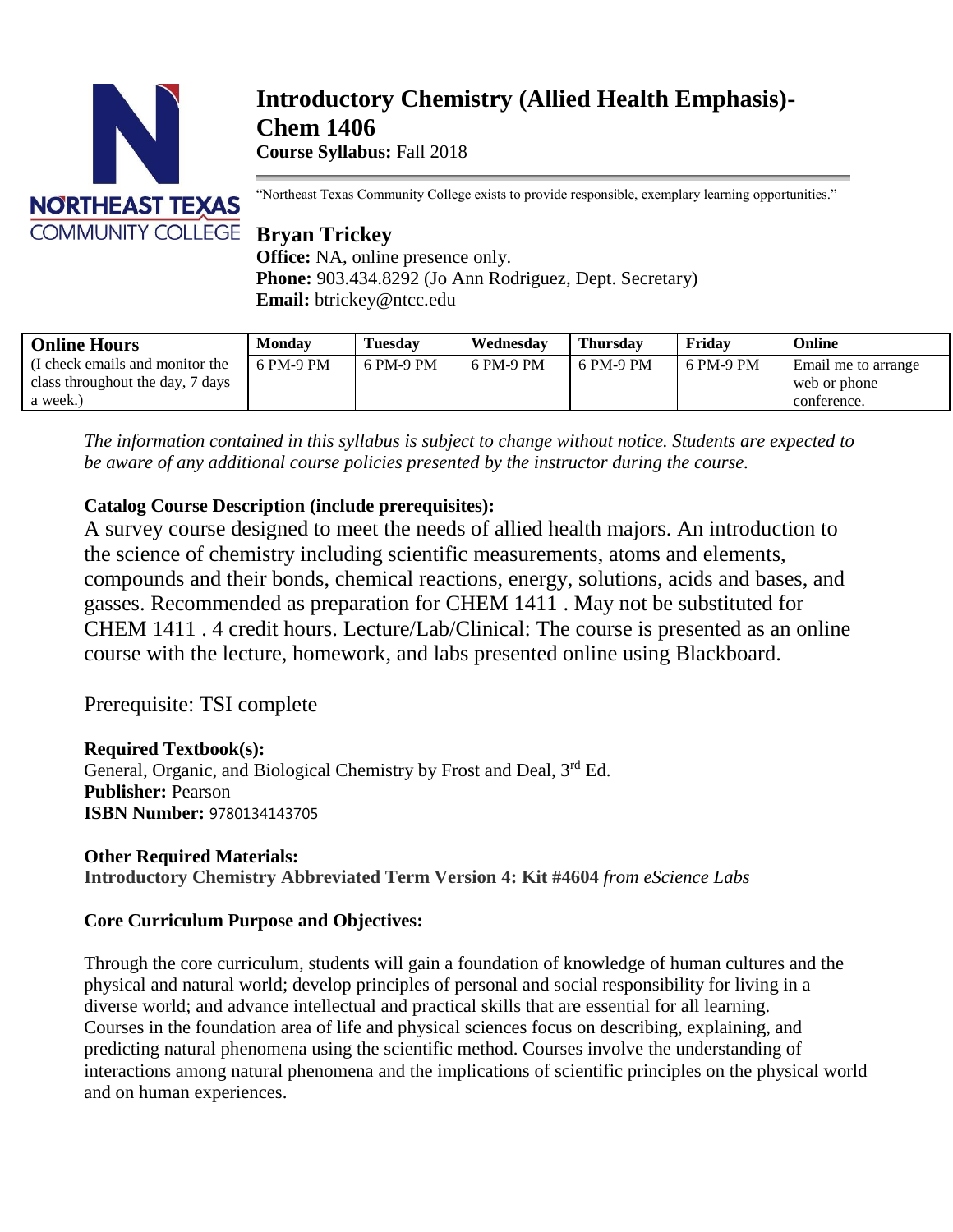# **College Student Learning Outcomes:**

Critical Thinking Skills

CT.1

Students will demonstrate the ability to 1) analyze complex issues, 2) synthesize information, and 3) evaluate the logic, validity, and relevance of data.

Communication Skills

 $CS.1$ 

Students will effectively develop, interpret and express ideas through written communication.

Empirical and Quantitative Skills

EQS.1

Students will manipulate numerical data or observable facts by organizing and converting relevant information into mathematical or empirical form.

EQS.2

Students will analyze numerical data or observable facts by processing information with correct calculations, explicit notations, and appropriate technology.

Team Work

TW2. Students will work with others to support and accomplish a shared goal.

# **Student Learning Outcomes:**

- 1. Develop a familiarity with the metric system and demonstrate the ability to carry out conversion problems, including dosage, nutritional, and temperature conversions; and demonstrate an understanding of atomic theory, and be able to use the octet rule and VSEPR theory to predict chemical formulas and structures.
- 2. Be able to use simple chemical nomenclature, write and balance chemical equations, recognize reaction types and understand the factors that influence reaction rate.
- 3. Be able to work simple gas law problems; and gain an understanding of concepts associated with solutions such as electrolytes and nonelectrolytes, solubility and equivalents, and acids and bases.
- 4. Be able to distinguish organic and inorganic compounds, identify functional groups and distinguish and identify isomers.
- 5. Be able to understand the structure and metabolic activity of carbohydrates, lipids, proteins and nucleic acids.
- 6. Use basic apparatus and apply experimental methodologies used in the chemistry laboratory.
- 7. Demonstrate safe and proper handling of laboratory equipment and chemicals.
- 8. Conduct basic laboratory experiments with proper laboratory techniques.
- 9. Working in teams of two, demonstrate use of critical thinking and scientific problem-solving skills in the laboratory including the ability to carry out experiments in a safe and efficient manner. Laboratory reports will be used to test the ability of students to work in teams and to interpret and to communicate results effectively in writing.

# **Lecture:**

This online course is meant to cover the same concepts and topics covered in the traditional face-to-face introductory chemistry course. The textbook and the online learning system called

"MasteringChemistry" are essential to this course. "MasteringChemistry' provides simulations, tutorials, visualization to key topics as well as practice to reach mastery through problems and questions.

The following schedule provides a brief outline of the scope and sequence of the course: Week 1: Introduction, login to "Mastering Chemistry", introduction to lab safety and lab procedures.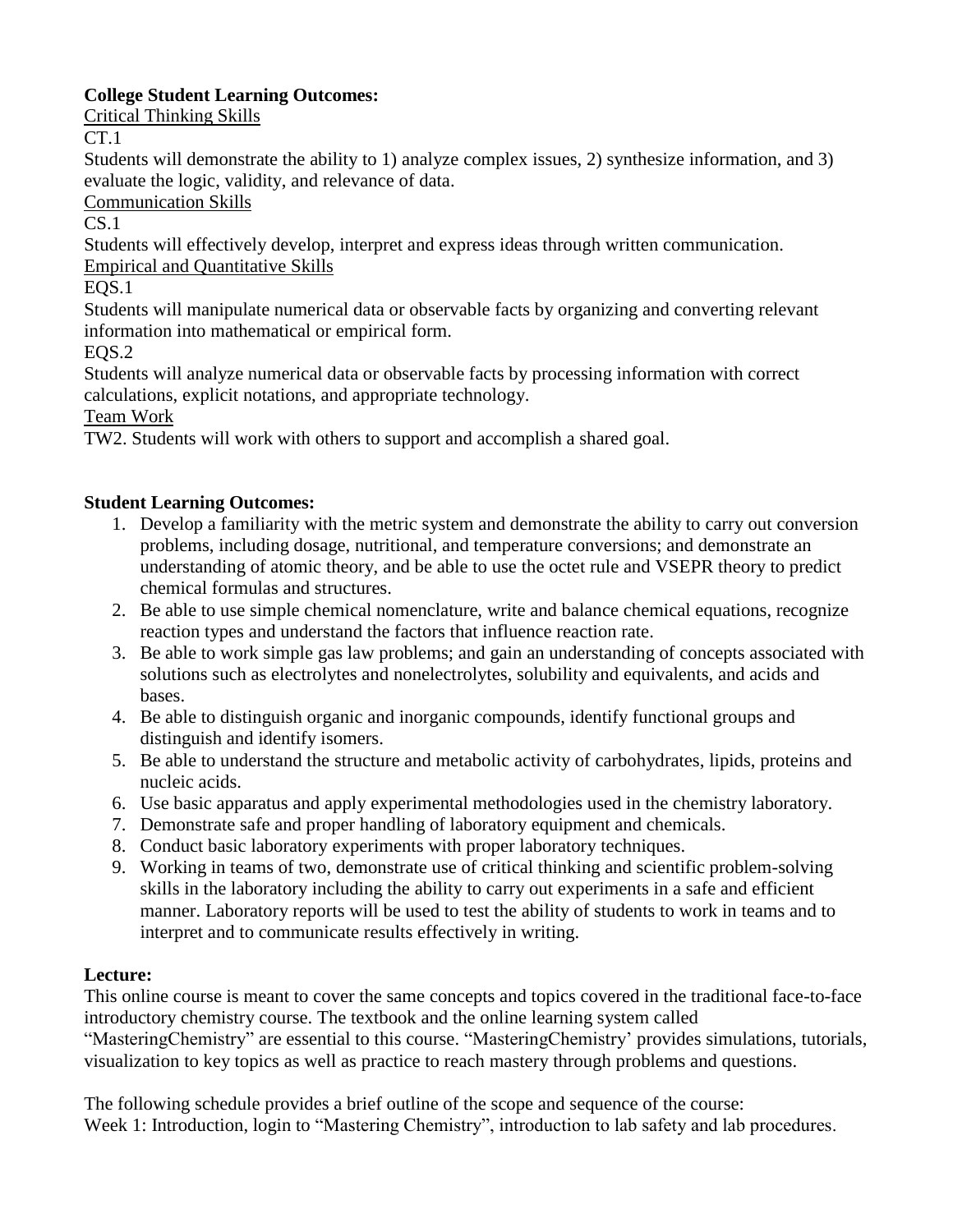- Week 2: Classification of matter, using math in chemistry, changes in chemistry, lab over using scientific method.
- Week 3: Atoms and isotopes, radioactivity, nuclear changes, lab over data analysis and graphing.
- Week 4: Electrons in atoms, octet rule, using the mole, covalent bonds and VSEPR.
- Week 5: Representing organic compounds, functional groups, nomenclature of organic compounds, isomers, periodic trends(lab).
- Week 6: Thermodynamics, kinetics, types of chemicals reactions, investigating atoms and atomic theory (lab).
- Week 7: Classes of carbohydrates, stereochemistry of monosaccharides, electron configuration and bonding(lab).
- Week 8: Chapter exam and midterm.
- Week 9: Spring break
- Week 10: Types of attractive forces, gas laws, liquids and solids, dietary lipids, valence shell electron pair repulsion(lab).
- Week 11: Factors affecting solutions formation, electrolytes, concentration, dilution osmosis and diffusion, chemical reactions(lab).
- Week 12: Identifying and naming acids and bases, equilibrium constants, weak acids/bases and ph.
- Week 13: Amino acids and protein formation, structure and function of proteins, enzymes, ideal gas law(lab).
- Week 14: Components and formation of nucleic acids, DNA, RNA and protein synthesis, acids/bases and the pH scale(lab).
- Week 15: Metabolism and nucleotides, digestion chemistry, citric acid cycle, electron transport and ATP production.
- Week 16: Review and Semester exam.

#### **Evaluation/Grading Policy:**

Evaluations will be based on homework utilizing MasteringChemistry, lab assignments conducted at home using the eScience lab pack, chapter exams and a comprehensive midterm and final exam. The percent break down is as follows:

| Mastering Chemistry assignments (homework) | 25% |
|--------------------------------------------|-----|
| <b>Chapter Exams</b>                       | 15% |
| Labs                                       | 20% |
| Midterm Exam                               | 20% |
| Semester Exam                              | 20% |

A final grade for the course will be based on the following scale:

| Grade         | % of Total Points |
|---------------|-------------------|
| A             | 90 to 100         |
| B             | 80 to 89          |
| $\mathcal{C}$ | 70 to 79          |
| D             | 60 to 69          |
| F             | 0 to 59           |
|               |                   |

#### **Tests/Exams:**

Chapter exams are taken online and at home using Blackboard. Blackboard is the course management site used by NTCC. Chapter exams will cover specific chapter. The midterm and final exams are proctored exams meaning students must take these exams at NTCC's test center. The testing center is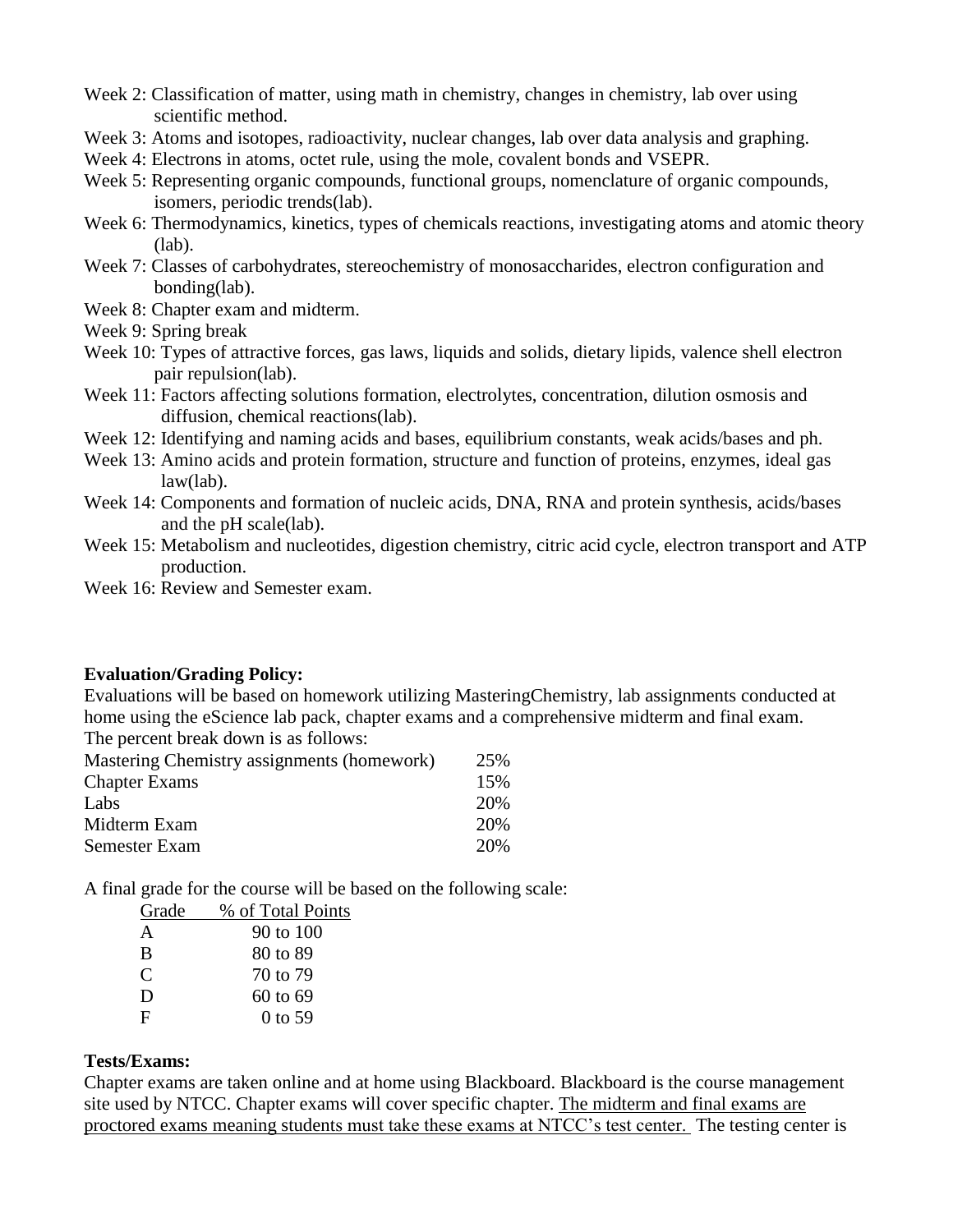located on the main campus of NTCC in the Student Services Building. The hours of the testing center are: Monday—Thursday 8:00 a.m. to 6:00 p.m. and Friday 8:00 a.m. to 12:00 p.m. If a student does not reside in the NTCC service center they may choose to take these exams at another college test center. If you opt to use an alternate test center you will be required to contact the instructor with test center contact information including physical address, email, and a phone number. I will contact the test center to determine if it will be acceptable. Please be aware that it will be your responsibility to find this alternate test center and that they may charge a fee for this service. BioSig will provide your instructor with an independent report identifying the IP address of the computer and the internet provider of your proctored test. Proctored exams must be taken using the testing center's network. Mobile hot spots are not acceptable when taking the final exam.

### **Labs:**

Lab is an integral part of the chemistry class. Computer based virtual labs are useful but they fail to provide the true hands on experience that comes with the traditional chemistry laboratory. To overcome this obstacle students will purchase and use a home lab pack for experiments. This lab pack from eScience Lab (Introductory Chemistry abbreviated term Ver 4 Kit 4606) adds some expense but it allows the student to complete all course requirement at home without physically meeting to complete lab work.

#### **Homework:**

Homework will be assigned and graded utilizing an online delivery system separate from blackboard called Mastering Chemistry. Homework assignments will target each section of all chapters that are covered. Students should read the appropriate sections of the textbook, view the *optional* MasteringChemistry simulations, tutorials, then attempt the *mandatory* MasteringChemistry questions. Each mandatory question set is made up of end-of-chapter questions that must be answered correctly to get credit. Students that do not correctly answer the minimum number of questions for mastery will have unlimited attempts. MasteringChemistry does randomize numbers for problems from one attempt to the next. The student's best grade will be recorded. Students will receive specific instructions on how to access MasteringChemistry from within blackboard.

#### **Other Course Requirements:**

Students will need a scientific calculator. This simply means that the calculator is capable of utilizing scientific notation. This does not have to be a graphing calculator. You will be required to use your calculator on the midterm and semester exams.

#### **Student Responsibilities/Expectations/Deadlines:**

This online course allows you the flexibility of completing assignments at a pace and location of your choosing. If you manage your time, work hard, utilize all available resources and ask questions in a timely manner you will be successful. This will not be the case if you procrastinate or try to fit a weeks worth of assignments into the final two hours before they are due. Due dates for each assignment, lab, exam will be posted within Blackboard. Due dates are necessary to ensure students to work on the course in a timely manner and to give the instructor time to review student work. You are choosing to take this online course which requires a computer and a dependable broadband internet connection however things happen. If you should have difficulty meeting a due date because of technical issues contact me about an extension. These technical difficulties should be rare. Numerous requests for extensions may not be honored. Assignments not completed by their due dates may result in a grade of zero for that assignment.

The last day to drop the course with a grade of W is **Tuesday, Nov 2, 2018.** If circumstances require you to withdraw from this course, you must do so by that date. It is the **student's responsibility** to